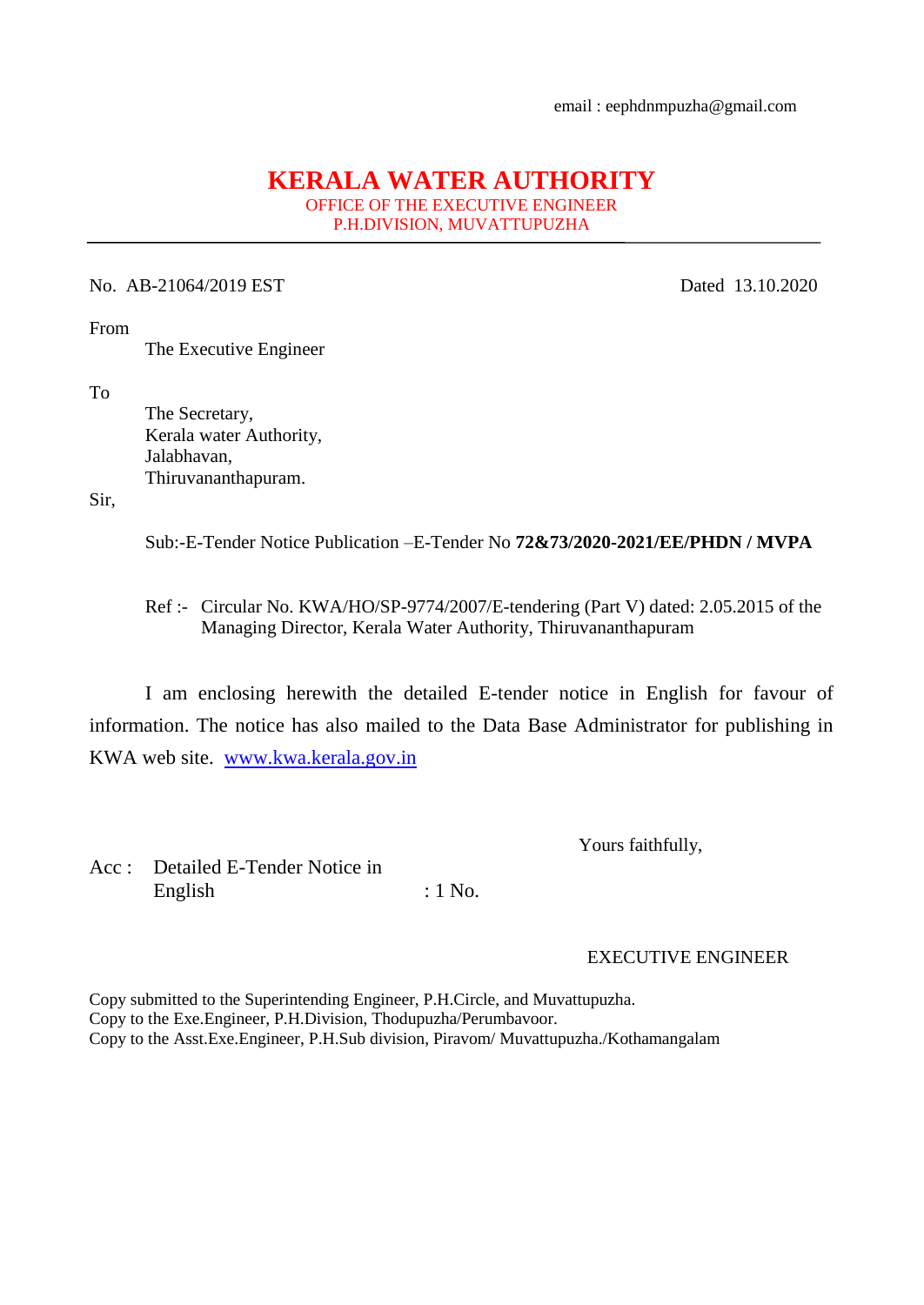## KERALA WATER AUTHORITY **P.H. DIVISION, MUVATTUPUZHA**

No. AB-21064/2019 EST Dated 13.10.2020

The Executive Engineer, P.H. Division, Muvattupuzha invites Sealed competitive tenders (E-tender) in Electronic mode on behalf of the Managing Director, Kerala Water Authority for the following works from Registered Contractors of Class 'A,B,C& D' of the Kerala Water Authority or Contractors in other departments in Kerala State/ in other states in India in equivalent class or manufactures/ reputed contracting firms in India eligible for the above Class license from Kerala Water Authority. The tenderers shall have experience in implementing similar works .

| <b>E-Tender No.</b>                   | 72/2020-21/EE/PHDN/MVPA                                                                                                                                                                   |
|---------------------------------------|-------------------------------------------------------------------------------------------------------------------------------------------------------------------------------------------|
| <b>Name of Project</b>                | <b>State Plan 2019-20</b>                                                                                                                                                                 |
| Name of Work                          | <b>RWSS to Kottappady - Supply and erection of</b><br>V T Pump setand allied works at Pezhadu in<br><b>Kottappady Panchayath</b>                                                          |
| <b>Probable Amount of Contract</b>    | <b>Rs</b> 7.79 lakhs                                                                                                                                                                      |
| Website                               | www.kwa.kerala.gov.in<br>www.etenders.kerala,gov.in                                                                                                                                       |
| Tender documents published in website | 19.10.2020 onwards                                                                                                                                                                        |
| <b>Cost of Tender Form</b>            | Rs. 1750/- (including GST) (SBT/NEFT type<br>only)                                                                                                                                        |
| Bid Security (EMD) (E-Payment)        | Rs. 19500/- (SBT/NEFT type only)                                                                                                                                                          |
| Clarification regarding bid           | All clarifications sought up to 5 PM<br><sub>on</sub><br>22.10.2020<br>onwards will be answered through<br>E mail/ published in web before 23.10.2020<br>e mail ID eephdnmpuzha@gmail.com |
| Corrigendum if any                    | Corrigendum if any will be published in<br>website                                                                                                                                        |
| <b>Tender Submission</b>              | <b>27.10.2020</b><br>up to 3.00 PM                                                                                                                                                        |
| <b>Tender Opening Date</b>            | 30.10.2020 at 3.00 PM, P.H. Division,,<br>Muvattupuzha.                                                                                                                                   |
| Validity of the Bid (Firm Period)     | 4 months from the last date prescribed for<br>submission of tender.                                                                                                                       |
| <b>Execution Period</b>               | <b>6 Months</b>                                                                                                                                                                           |
| <b>Tender Stages</b>                  | Single level E-tendering                                                                                                                                                                  |
| Place of Execution of work            | <b>Kottappady Panchayath</b>                                                                                                                                                              |
| Place of Execution of Agreement       | KWA, P.H.Division, Muvattupuzha                                                                                                                                                           |
| Tender Hosted by                      | Division,<br>Executive<br>P.H.<br>Engineer,<br>Muvattupuzha.                                                                                                                              |